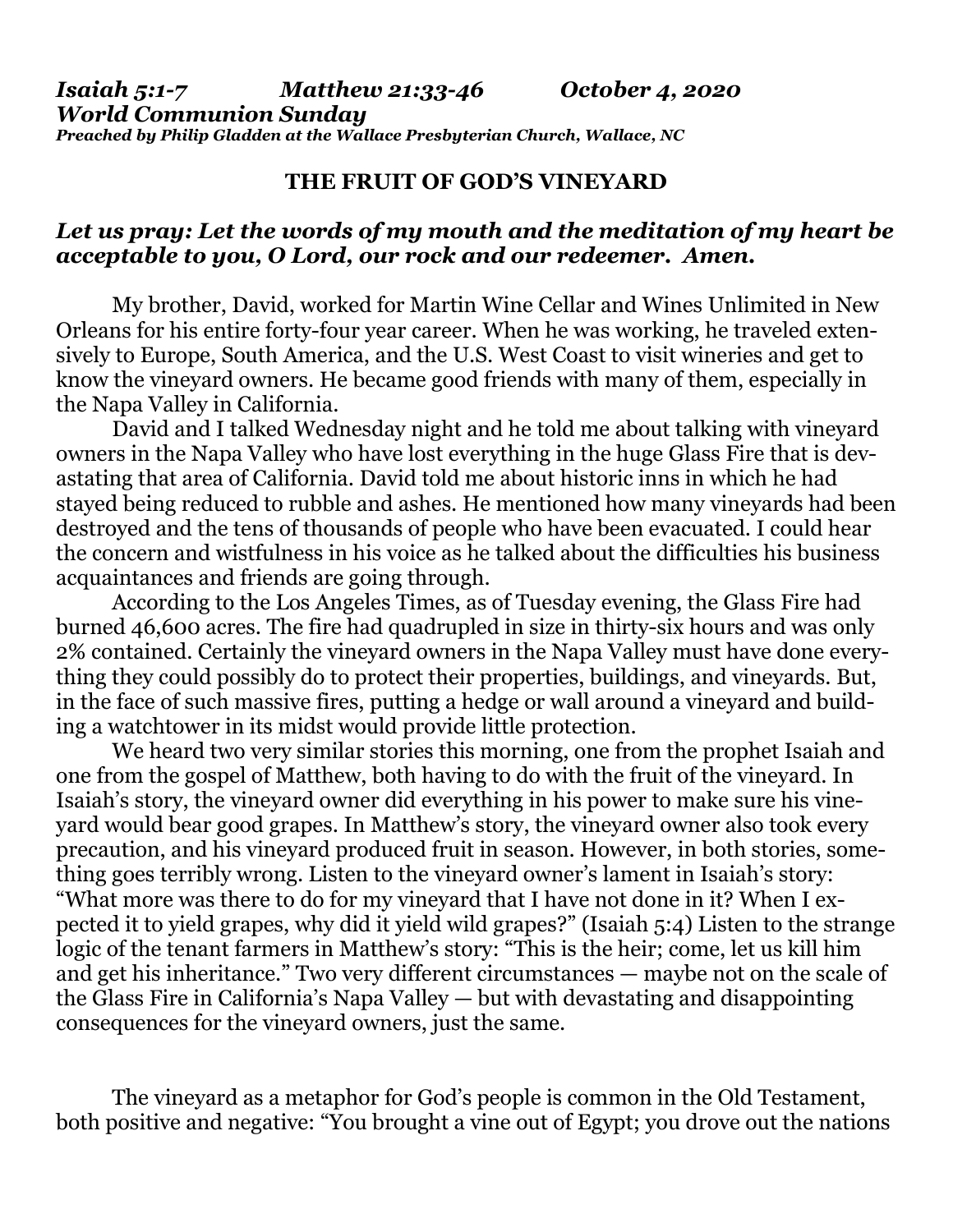and planted it. You cleared the ground for it; it took deep root and filled the land." (Psalm 80:8-9) "Your mother was like a

vine in a vineyard, transplanted by the water, fruitful and full of branches from abundant water . . .But it was plucked up in a fury, cast down to the ground: the east wind dried it up; its fruit was stripped off, its strong stem was withered; the fire consumed it." (Ezekiel 19:10, 12)

The imagery of the vineyard, vine, and fruit carries through to the New Testament. Jesus told his disciples, "I am the true vine, and my Father is the winegrower. He removes every branch in me that bears no fruit. Every branch that bears fruit he prunes to make it bear more fruit. . . I am the vine, you are the branches. Those who abide in me and I in them bear much fruit, because apart from me you can do nothing." (John  $15:1-2, 5)$ 

In the Old Testament story, the problem with the vineyard is the grapes themselves, which are bitter and wild rather than sweet and useful. In the New Testament story, the problem is the tenant farmers, who refuse to give the fruits of the vineyard to the landowner when the time is right. Both stories contain judgment. In Isaiah's story, God's people (the wild grapes) are judged because of their social injustice and unrighteousness. In Matthew's story, the tenant farmers (the religious leaders such as the chief priests and the Pharisees) are judged because they do not properly care for God's vineyard (God's people) and do not give back to God what is rightfully God's.

Today's gospel story is very similar to last week's parable about the man who had two sons. He told one son to go and work in the vineyard. That son said, "I will not," but then he went and worked. The second son said, "I go, sir" but then he didn't go into the vineyard. Jesus compared the first son's eventual obedience to the tax collectors and prostitutes who heard and believed John in the way of righteousness and were going into the kingdom of God ahead of the religious leaders.

In today's gospel story, the vineyard is leased to other tenants who will give the landowner the produce at the harvest time. Jesus says, "Therefore I tell you, the kingdom of God will be taken away from you and given to a people that produces the fruit of the kingdom." (Matthew 21:43)

During the summer and throughout the fall, I am preaching through the gospel of Matthew, following the lectionary. A lectionary is a list or portions of the Bible appointed to be read at a worship service or used for personal devotions. Typically on a Sunday when we celebrate the Sacrament of the Lord's Supper, I preach from a scripture text such as the feeding of the 5000 or Jesus at the table with his disciples or manna from heaven. When I planned my preaching from the lectionary, I wondered what relevance this parable about the wicked tenants could possibly have for us on World Communion Sunday. Then it became clearer . . .

The margin note next to the Benediction in today's bulletin is from Maltbie Babock, who wrote the hymn "This Is My Father's World." He said, "If we show the Lord's death at Communion, we must show the Lord's life in the world. If it is the Eucharist on Sunday, it must prove on Monday that it was also a Sacrament." In other